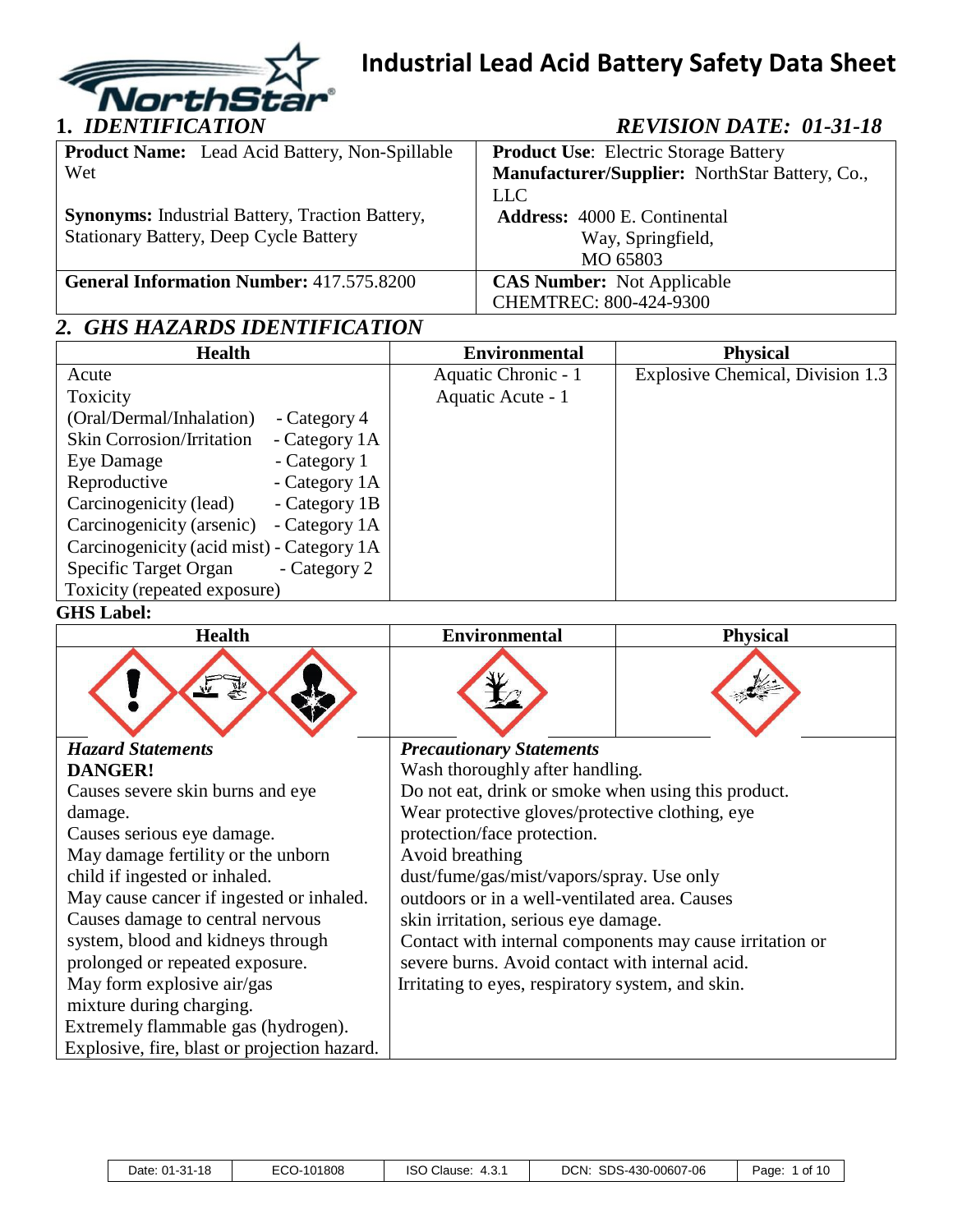

### *3. \*COMPOSITION / INFORMATION ON INGREDIENTS*

| <b>INGREDIENTS (Chemical/Common Names):</b> | $CAS$ No.:      | % by Wt: |
|---------------------------------------------|-----------------|----------|
| Lead and Lead Compounds (inorganic)         | 7439-92-1       | 50       |
| Electrolyte (H2SO4/H2O)                     | 7664-93-9       | 17       |
| Lead Oxide                                  | $1309 - 60 - 0$ | 20       |
| Tin                                         | 7440-31-5       | 0.2      |

### *4. FIRST AID MEASURES*

#### **INHALATION:**

Sulfuric Acid: Remove to fresh air immediately. If not breathing, give artificial respiration. If breathing is difficult, give oxygen. Consult a physician.

Lead: Remove from exposure, gargle, wash nose and lips; consult physician.

#### **INGESTION:**

Sulfuric Acid: Give large quantities of water; Do NOT induce vomiting or aspiration into the lungs may occur and can cause permanent injury or death. Consult a physician.

Lead: Consult a physician immediately.

#### **SKIN:**

Sulfuric Acid: Flush with large amounts of water for at least 15 minutes; remove contaminated clothing completely, including shoes. If symptoms persist, seek medical attention. Wash contaminated clothing before reuse. Discard contaminated shoes.

Lead: Wash immediately with soap and water.

#### **EYES:**

Sulfuric Acid and Lead: Flush immediately with large amounts of water for at least 15 minutes while lifting lids; Seek immediate medical attention if eyes have been exposed directly to acid.

### *5. FIRE FIGHTING MEASURES*

**Flash Point:** Not Applicable **Flammable Limits:** LEL =  $4.1\%$  (Hydrogen Gas in air); UEL =  $74.2\%$ **Extinguishing media:** CO2; foam; dry chemical. Do not use carbon dioxide directly on cells. Avoid breathing vapors. Use appropriate media for surrounding fire.

#### **Fire Fighting Procedures:**

Use positive pressure, self-contained breathing apparatus. Beware of acid splatter during water application and wear acid-resistant clothing, gloves, face and eye protection. If batteries are on charge, shut off power to the charging equipment, but note that strings of series connected batteries may still pose risk of electric shock even when charging equipment is shut down.

| Date: 01-31-18 | ECO-101808 | <b>ISO Clause:</b><br>4.3. | SDS-430-00607-06<br>DCN. | $2$ of 1 $\epsilon$<br>Page: |
|----------------|------------|----------------------------|--------------------------|------------------------------|
|----------------|------------|----------------------------|--------------------------|------------------------------|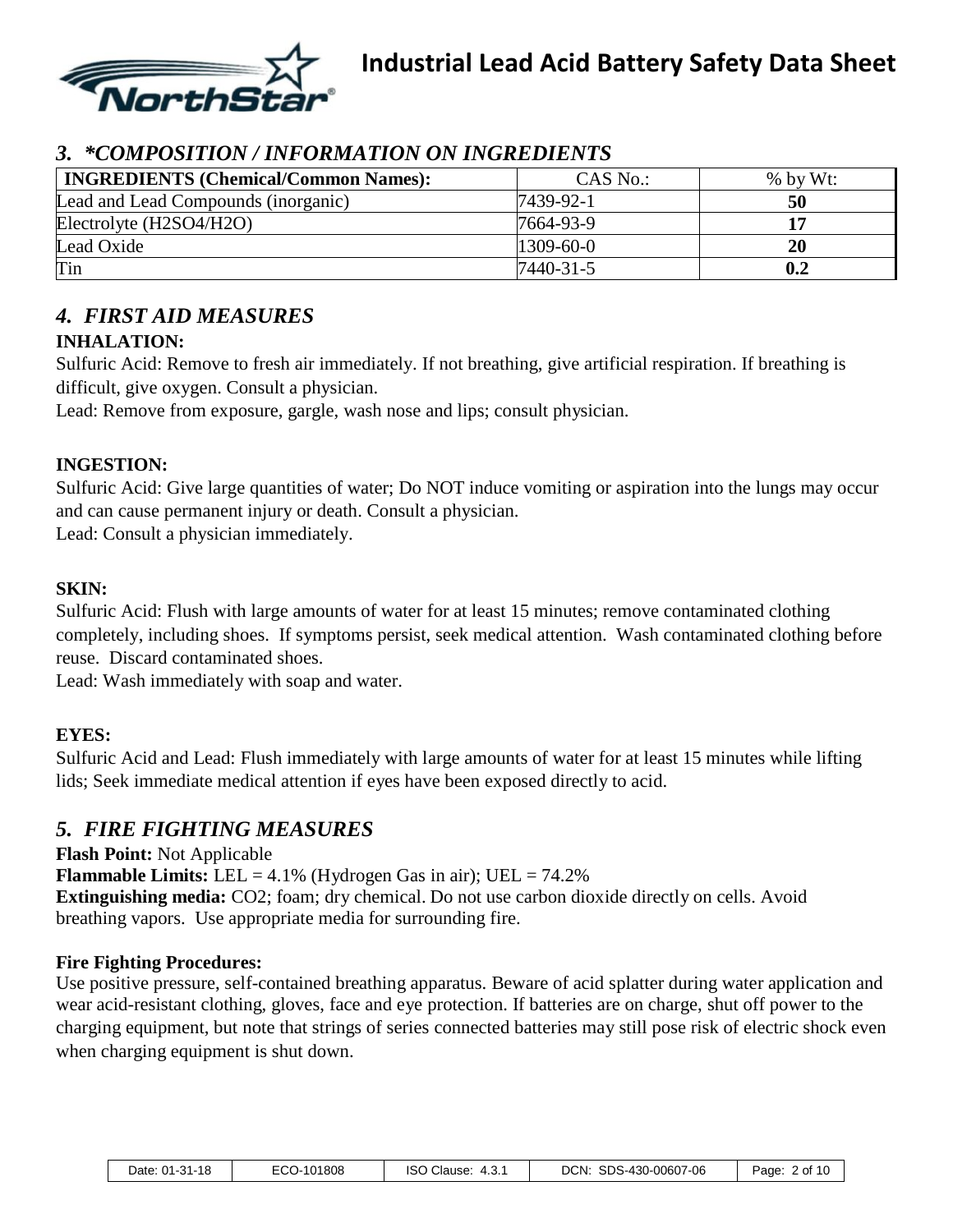

#### **Hazardous Combustion Products:**

Highly flammable hydrogen gas is generated during charging and operation of batteries. If ignited by burning cigarette, naked flame or spark, may cause battery explosion with dispersion of casing fragments and corrosive liquid electrolyte. Carefully follow manufacturer's instructions for installation and service. Keep away all sources of gas ignition and do not allow metallic articles to contact, simultaneously, the negative and positive terminals of a battery. Follow manufacturer's instructions for installation and service.

### *6. ACCIDENTAL RELEASED MEASURES*

Stop flow of material, contain/absorb small spills with dry sand, earth or vermiculite. Do not use combustible materials. If possible, carefully neutralize spilled electrolyte with soda ash, sodium bicarbonate, lime, etc. Wear acid-resistant clothing, boots, gloves, and face shield. Do not allow discharge of un-neutralized acid to sewer. Acid must be managed in accordance with approved local, state, and federal requirements. Consult state environmental agency and/or federal EPA.

### *7. HANDLING AND STORAGE*

#### **Handling:**

Unless involved in recycling operations, do not breach the casing or empty the contents of the battery. Handle carefully and avoid tipping, which may allow electrolyte leakage. There may be increasing risk of electric shock from strings of connected batteries. Keep containers tightly closed when not in use. If battery case is broken, avoid contact with internal components. Keep vent caps on and cover terminals to prevent short circuits. Place cardboard between layers of stacked automotive batteries to avoid damage and short circuits. Keep away from combustible materials, organic chemicals, reducing substances, metals, strong oxidizers and water. Use banding or stretch wrap to secure items for shipping.

#### **Storage:**

Store batteries under roof in cool, dry, well-ventilated areas separated from incompatible materials and from activities that may create flames, spark, or heat. Store on smooth, impervious surfaces provided with measures for liquid containment in the event of electrolyte spills. Keep away from metallic objects that could bridge the terminals on a battery and create a dangerous short-circuit.

#### **Charging:**

There is a possible risk of electric shock from charging equipment and from strings of series connected batteries, whether or not being charged. Shut-off power to chargers whenever not in use and before detachment of any circuit connections. Batteries being charged will generate and release flammable hydrogen gas. Charging space should be ventilated. Keep battery vent caps in position. Prohibit smoking and avoid creation of flames and sparks nearby. Wear face and eye protection when near batteries being charged.

| Date: 01-31-18 | ECO-101808 | <b>ISO Clause:</b><br>4.3.1 | DCN: SDS-430-00607-06 | Page: 3 of 10 |
|----------------|------------|-----------------------------|-----------------------|---------------|
|----------------|------------|-----------------------------|-----------------------|---------------|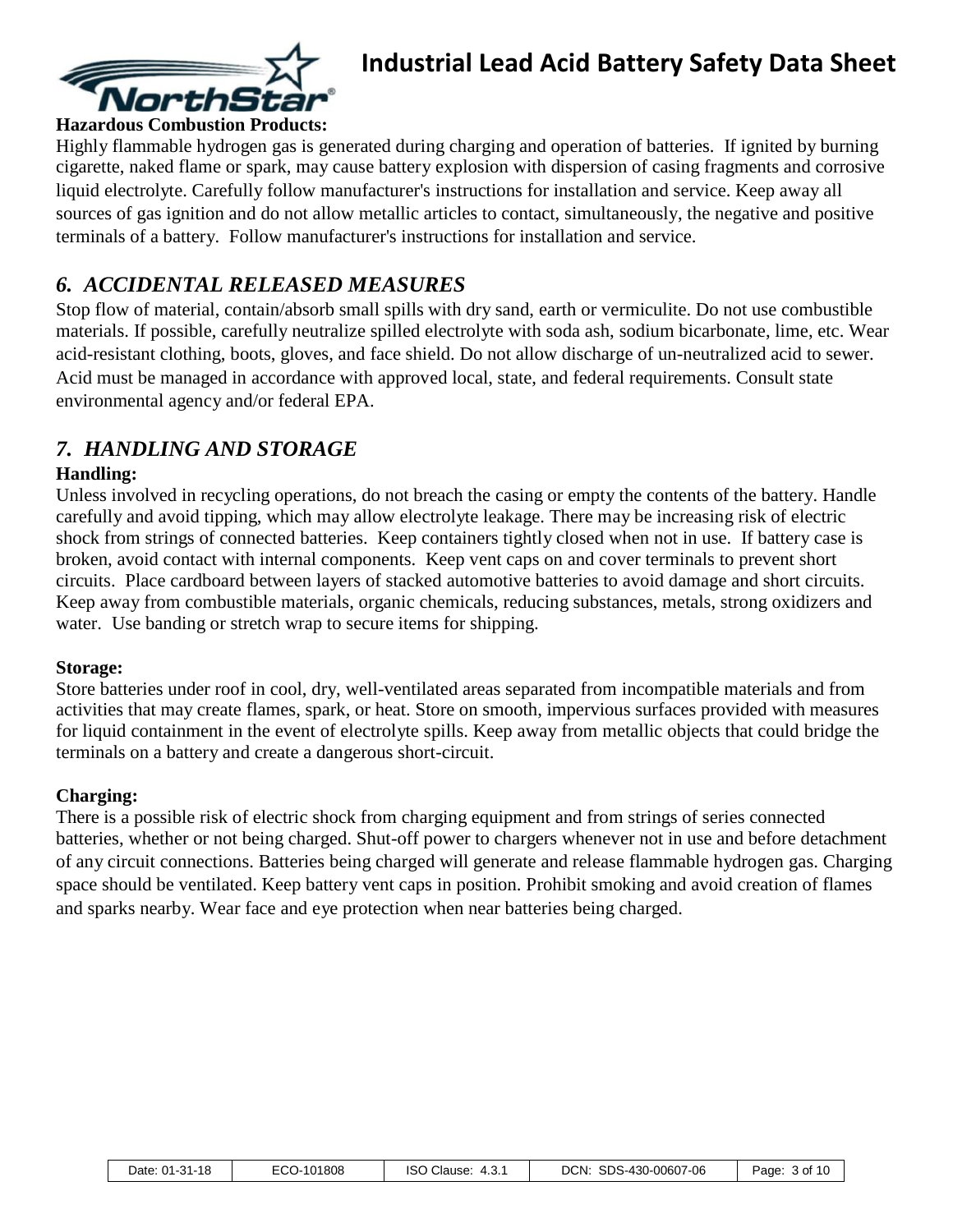

# *8. EXPOSURE CONTROLS / PERSONAL PROTECTION*

**Exposure Limits (mg/m<sup>3</sup> ) Note: N.E. = Not Established**

| $\bullet$                    |          |              |                 |            |             |               |
|------------------------------|----------|--------------|-----------------|------------|-------------|---------------|
| <b>INGREDIENTS</b>           | OSHA PEL | <b>ACGIH</b> | <b>US NIOSH</b> | Quebec PEV | Ontario OEL | <b>EU OEL</b> |
| (Chemical/Common Names):     |          |              |                 |            |             |               |
| Lead and Lead Compounds      | 0.05     | 0.05         | 0.05            | 0.05       | 0.05        | 0.15(b)       |
| (inorganic)                  |          |              |                 |            |             |               |
| Electrolyte $(H_2SO_4/H_2O)$ |          |              |                 |            | 0.2         | 0.05(c)       |
| Tin                          |          |              |                 |            |             |               |

**(a)** As dusts/mists **(b)** As inhalable aerosol **(c)** Thoracic fraction **(d)** Potential occupational carcinogen

**(e)** Based on OEL's of Austria, Belgium, Denmark, France, Netherlands, Switzerland, & U.K.

**(f)** Based on OEL of Belgium **(g)** Based on OEL of Netherlands

#### **Engineering Controls (Ventilation):**

Store and handle in well-ventilated area. If mechanical ventilation is used, components must be acid-resistant. Handle batteries cautiously, do not tip to avoid spills. Make certain vent caps are on securely. If battery case is damaged, avoid bodily contact with internal components. Wear protective clothing, eye and face protection, when filling, charging or handling batteries. Do not allow metallic materials to contact, simultaneously, both the positive and negative terminals of the batteries. Charge batteries in areas with adequate ventilation. General dilution ventilation is acceptable.

#### **Respiratory Protection (NIOSH/MSHA approved):**

None required under normal conditions. When concentrations of sulfuric acid mist are known to exceed PEL, use NIOSH or MSHA-approved respiratory protection.

#### **Skin Protection:**

If battery case is damaged, use rubber or plastic acid-resistant gloves with elbow-length gauntlet, acid-resistant apron, clothing and boots.

#### **Eye Protection:**

If battery case is damaged, use chemical goggles or face shield.

#### **Other Protection:**

In areas where water and sulfuric acid solutions are handled in concentrations greater than 1%, emergency eyewash stations and showers should be provided, with unlimited water supply. Chemically impervious apron and face shield recommended when adding water or electrolyte to batteries. Wash Hands after handling.

| Date: 01-31-18 | ECO-101808 | ISO Clause: 4.3.1 | DCN: SDS-430-00607-06 | Page: 4 of 10 |
|----------------|------------|-------------------|-----------------------|---------------|
|----------------|------------|-------------------|-----------------------|---------------|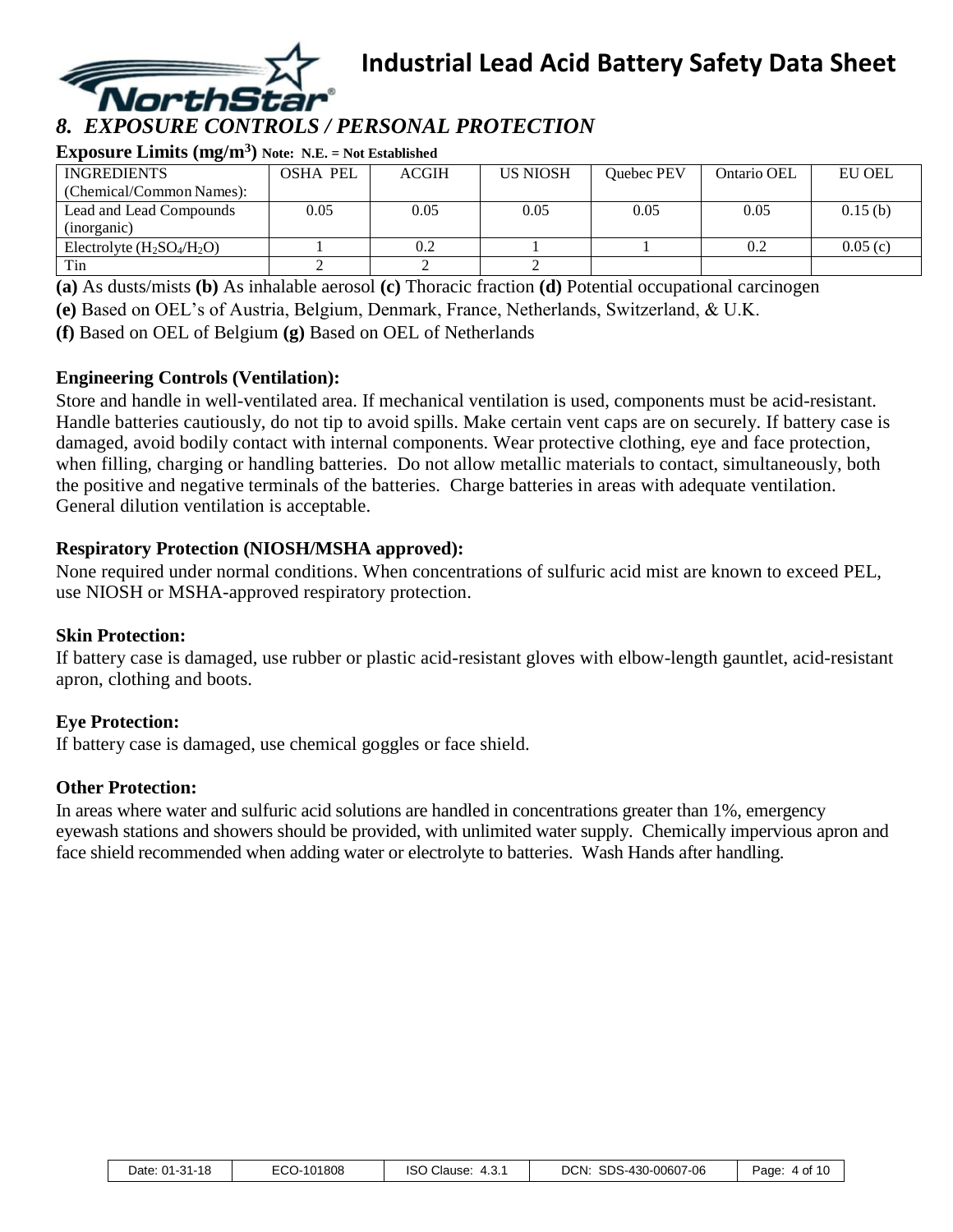

# *9. PHYSICAL AND CHEMICAL PROPERTIES*

| Properties Listed Below are for Electrolyte: |                 |                                                                            |                               |  |  |
|----------------------------------------------|-----------------|----------------------------------------------------------------------------|-------------------------------|--|--|
| <b>Boiling Point:</b>                        | $203 - 240$ °F  |                                                                            |                               |  |  |
| Specific Gravity ( $H20 = 1$ )               |                 |                                                                            |                               |  |  |
| Silver Product                               | $1.320 + -0.01$ |                                                                            |                               |  |  |
| Blue Product                                 | $1.280 + -0.01$ |                                                                            |                               |  |  |
| Red Product                                  | $1.320 + -0.01$ |                                                                            |                               |  |  |
| $Blue +$                                     | $1.320 + -0.01$ |                                                                            |                               |  |  |
| <b>Boiling Point:</b>                        | $203 - 204$ °F  |                                                                            |                               |  |  |
| <b>Melting Point:</b>                        | N/A             | Vapor Pressure (mm Hg):                                                    | <b>10</b>                     |  |  |
| Solubility in Water:                         | 100%            | Vapor Density ( $AIR = 1$ ):                                               | <b>Greater than 1</b>         |  |  |
| <b>Evaporation Rate:</b>                     | Less than 1     | % Volatile by Weight:                                                      | N/A                           |  |  |
| (Butyl Acetate $= 1$ )                       |                 |                                                                            |                               |  |  |
| pH:                                          | $\sim$ 1 to 2   | <b>Flash Point:</b>                                                        | <b>Below room temperature</b> |  |  |
|                                              |                 |                                                                            | (as hydrogen gas)             |  |  |
| <b>LEL</b> (Lower Explosive                  | 4%              | <b>UEL</b> (Upper Explosive                                                | 74% (Hydrogen)                |  |  |
| Limit)                                       | (Hydrogen)      | Limit)                                                                     |                               |  |  |
| Appearance and Odor:                         |                 | Manufactured article; no apparent odor. Electrolyte is a clear liquid with |                               |  |  |
| a sharp, penetrating, pungent odor.          |                 |                                                                            |                               |  |  |

## *10.STABILITY AND REACTIVITY*

Stability: Stable  $X$  Unstable This product is stable under normal conditions at ambient temperature.

**Conditions to Avoid:** Prolonged overcharge at high current; sources of ignition.

#### **Incompatibilities:** (materials to avoid)

Electrolyte: Contact with combustibles and organic materials may cause fire and explosion. Also reacts violently with strong reducing agents, metals, sulfur trioxide gas, strong oxidizers, and water. Contact with metals may produce toxic sulfur dioxide fumes and may release flammable hydrogen gas.

Lead compounds: Avoid contact with strong acids, bases, halides, halogenates, potassium nitrate, permanganate, peroxides, nascent hydrogen, and reducing agents.

#### **Hazardous Decomposition Products:**

Electrolyte: Sulfur trioxide, carbon monoxide, sulfuric acid mist, sulfur dioxide, hydrogen sulfide.

Lead compounds: Temperatures above the melting point are likely to produce toxic metal fume, vapor, or dust. Contact with strong acid or base or presence of nascent hydrogen may generate highly toxic arsine gas.

#### **Hazardous Polymerization:**

Will not occur.

| Date: 01-31-18 | ECO-101808 | Clause:<br>iso<br>4.3. | SDS-430-00607-06<br>DCN: | 5 of 1 <sup>c</sup><br>Page |
|----------------|------------|------------------------|--------------------------|-----------------------------|
|                |            |                        |                          |                             |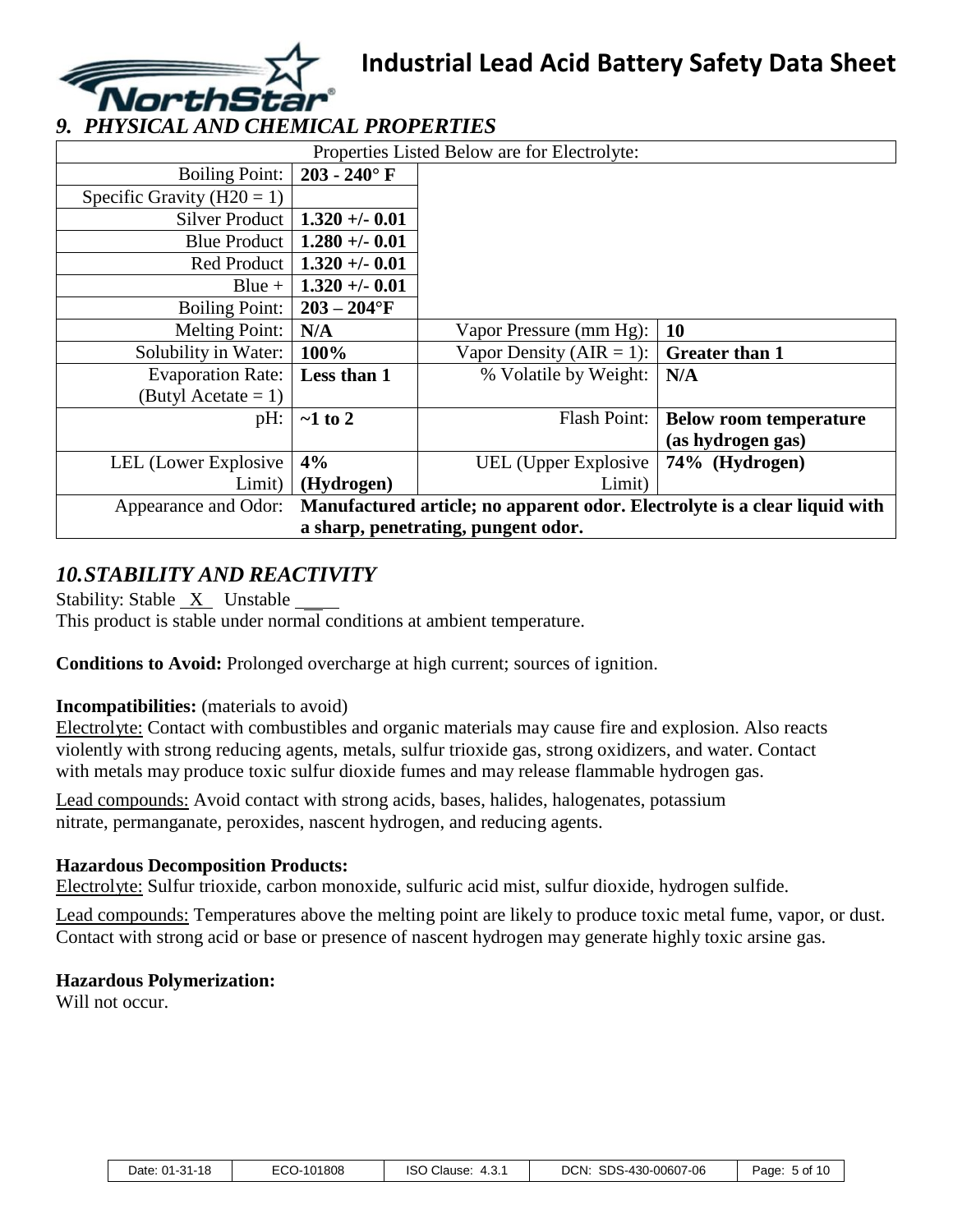

### **Routes of Entry:**

Sulfuric Acid: Harmful by all routes of entry.

Lead Compounds: Hazardous exposure can occur only when product is heated, oxidized or otherwise processed or damaged to create dust, vapor or fume. The presence of nascent hydrogen may generate highly toxic arsine gas.

#### **Inhalation:**

Sulfuric Acid: Breathing of sulfuric acid vapors or mists may cause severe respiratory irritation. Lead Compounds: Inhalation of lead dust or fumes may cause irritation of upper respiratory tract and lungs.

#### **Ingestion:**

Sulfuric Acid: May cause severe irritation of mouth, throat, esophagus and stomach. Lead Compounds: Acute ingestion may cause abdominal pain, nausea, vomiting, diarrhea and severe cramping. This may lead rapidly to systemic toxicity and must be treated by a physician.

#### **Skin Contact:**

Sulfuric Acid: Severe irritation, burns and ulceration. Lead Compounds: Not absorbed through the skin.

#### **Eye Contact:**

Sulfuric Acid: Severe irritation, burns, cornea damage, and blindness. Lead Compounds: May cause eye irritation.

#### **Effects of Overexposure - Acute:**

Sulfuric Acid: Severe skin irritation, damage to cornea, upper respiratory irritation. Lead Compounds: Symptoms of toxicity include headache, fatigue, abdominal pain, loss of appetite, muscular aches and weakness, sleep disturbances and irritability.

#### **Effects of Overexposure - Chronic:**

Sulfuric Acid: Possible erosion of tooth enamel, inflammation of nose, throat & bronchial tubes. Lead Compounds: Anemia; neuropathy, particularly of the motor nerves, with wrist drop; kidney damage; reproductive changes in males and females. Repeated exposure to lead and lead compounds in the workplace may result in nervous system toxicity. Some toxicologists report abnormal conduction velocities in persons with blood lead levels of 50 μg/100 ml or higher. Heavy lead exposure may result in central nervous system damage, encephalopathy and damage to the blood-forming (hematopoietic) tissues.

| Date: 01-31-18 | ECO-101808 | <b>ISO Clause:</b><br>4.3. | SDS-430-00607-06<br>DCN. | 6 of 10<br>Page: |
|----------------|------------|----------------------------|--------------------------|------------------|
|----------------|------------|----------------------------|--------------------------|------------------|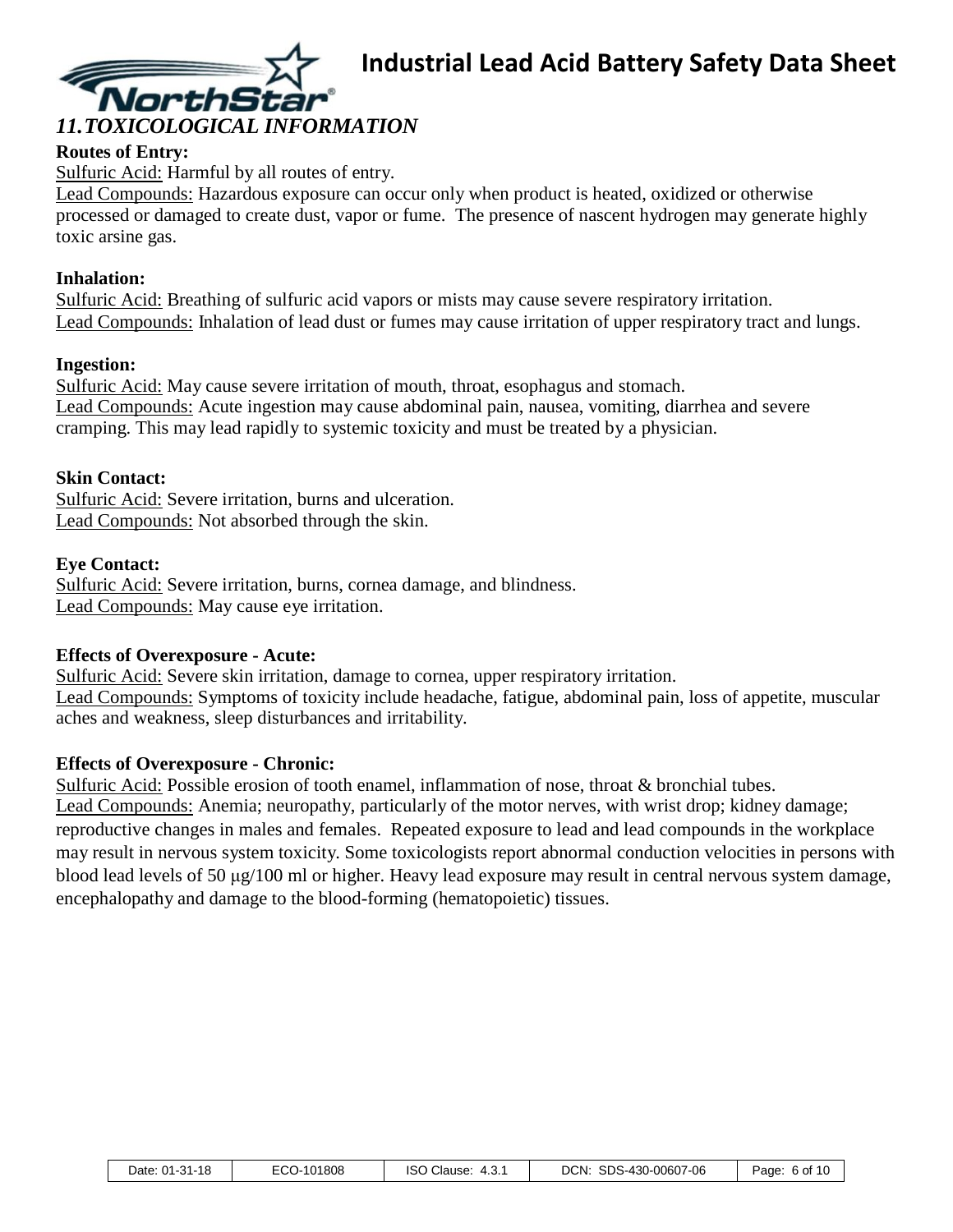

#### **Carcinogenicity:**

Sulfuric Acid: The International Agency for Research on Cancer (IARC) has classified "strong inorganic acid mist containing sulfuric acid" as a Category I carcinogen, a substance that is carcinogenic to humans. This classification does not apply to liquid forms of sulfuric acid or sulfuric acid solutions contained within a battery. Inorganic acid mist (sulfuric acid mist) is not generated under normal use of this product. Misuse of the product, such as overcharging, may result in the generation of sulfuric acid mist.

Lead Compounds: Lead is listed as a 2B carcinogen, likely in animals at extreme doses. Proof of carcinogenicity in humans is lacking at present.

#### **Medical Conditions Generally Aggravated by Exposure:**

Overexposure to sulfuric acid mist may cause lung damage and aggravate pulmonary conditions. Contact of sulfuric acid with skin may aggravate diseases such as eczema and contact dermatitis. Lead and its compounds can aggravate some forms of kidney, liver and neurologic diseases.

#### **Acute Toxicity:**

Inhalation LD50: Electrolyte: LC50 rat: 375 mg/m3; LC50: guinea pig: 510 mg/m3 Elemental Lead: Acute Toxicity Point Estimate  $= 4500$  ppmV (based on lead bullion)

Oral LD50: Electrolyte: rat: 2140 mg/kg Elemental lead: Acute Toxicity Estimate (ATE) = 500 mg/kg body weight (based on lead bullion)

#### **Additional Health Data:**

All heavy metals, including the hazardous ingredients in this product, are taken into the body primarily by inhalation and ingestion. Most inhalation problems can be avoided by adequate precautions such as ventilation and respiratory protection covered in Section 8. Follow good personal hygiene to avoid inhalation and ingestion: wash hands, face, neck and arms thoroughly before eating, smoking or leaving the work site. Keep contaminated clothing out of non-contaminated areas, or wear cover clothing when in such areas. Restrict the use and presence of food, tobacco and cosmetics to non-contaminated areas. Work clothes and work equipment used in contaminated areas must remain in designated areas and never taken home or laundered with personal non-contaminated clothing. This product is intended for industrial use only and should be isolated from children and their environment.

The 19<sup>th</sup> Amendment to EC Directive 67/548/EEC classified lead compounds, but not lead in metal form, as possibly toxic to reproduction. Risk phrase 61: May cause harm to the unborn child, applies to lead compounds, especially soluble forms.

|  | Date: 01-31-18 | <sup>-</sup> CO-101808 | ISO<br>Clause:<br>4.3. | SDS-430-00607-06<br>DCN. | of 10<br>Page: |
|--|----------------|------------------------|------------------------|--------------------------|----------------|
|--|----------------|------------------------|------------------------|--------------------------|----------------|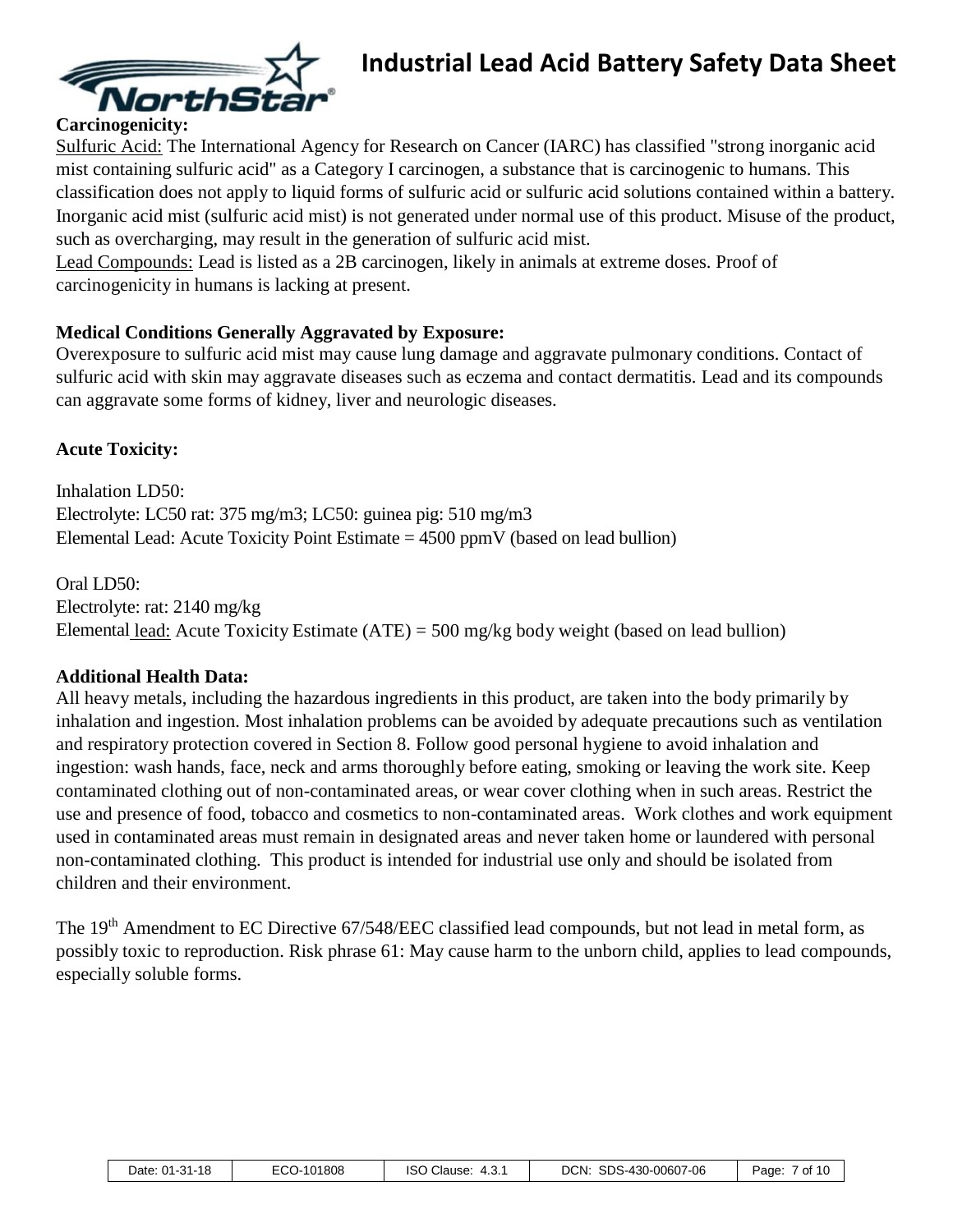

#### **Environmental Fate:** lead is very persistent in soil and sediments. No data on environmental degradation. Mobility of metallic lead between ecological compartments is slow. Bioaccumulation of lead occurs in aquatic and terrestrial animals and plants but little bioaccumulation occurs through the food chain. Most studies include lead compounds and not elemental lead.

#### **Environmental Toxicity:** Aquatic Toxicity:

Sulfuric acid: 24-hr LC50, freshwater fish (Brachydanio rerio): 82 mg/L 96 hr- LOEC, freshwater fish (Cyprinus carpio): 22 mg/L

Lead: 48 hr LC50 (modeled for aquatic invertebrates): <1 mg/L, based on lead bullion

#### **Additional Information**

- No known effects on stratospheric ozone depletion.
- Volatile organic compounds: 0% (by Volume)
- Water Endangering Class (WGK): NA

## *13.DISPOSAL CONSIDERATION (UNITED STATES)*

**Spent batteries:** Send to secondary lead smelter for recycling. Spent lead-acid batteries are not regulated as hazardous waste when the requirements of 40 CFR Section 266.80 are met. Spilled sulfuric acid is a characteristic hazardous waste; EPA hazardous waste number D002 (corrosivity) and D008 (lead).

**Electrolyte:** Place neutralized slurry into sealed acid resistant containers and dispose of as hazardous waste, as applicable. Large water diluted spills, after neutralization and testing, should be managed in accordance with approved local, state, and federal requirements. Consult state environmental agency and/or federal EPA.

Following local, State/Provincial, and Federal/National regulations applicable to end-of-life characteristics will be the responsibility of the end-user.

# *14.TRANSPORT INFORMATION*

| U.S.DOT – (Land Transport):                                                                             |
|---------------------------------------------------------------------------------------------------------|
| Excepted from the hazardous materials regulations (HMR) because the batteries meet the                  |
| requirements of 49 CFR 173.159(f) and 49 CFR 173.159a of the U.S. Department of                         |
| Transportation's HMR. Battery and outer package must be marked "NONSPILLABLE" or                        |
| "NONSPILLABLE BATTERY". Battery terminals must be protected against short circuits.                     |
| <b>IATA Dangerous Goods Regulations DGR (Air Transport):</b>                                            |
| Excepted from the dangerous goods regulations because the batteries meet the requirement of             |
| Packing Instruction 872 and Special Provisions A67 of the International Air Transportation              |
| Association (IATA) Dangerous goods Regulations and International Civil Aviation Organization            |
| (ICAO) Technical Instruction. Battery Terminals must be protected against short circuits.               |
| The words "NOT RESTRICTED", "SPECIAL PROVISION A67" must be provided when the air<br>waybill is issued. |
| <b>IMDG</b> (Sea Transport):                                                                            |
| Excepted from the dangerous goods regulations for transport by sea because the batteries meet the       |
| requirements of Special Provision 238 of the International Maritime Dangerous Goods (IMDG)              |

CODE 2016, Amendment 38-16). Battery terminals must be protected against short circuits.

| $\sim$<br>101808<br>$01-31-18$<br>Date:<br>. .<br>.uu | המו<br>Clause:<br>יהו<br>u. | SDS-430-00607-06<br>DCN: | 8 of 10<br>Page |
|-------------------------------------------------------|-----------------------------|--------------------------|-----------------|
|-------------------------------------------------------|-----------------------------|--------------------------|-----------------|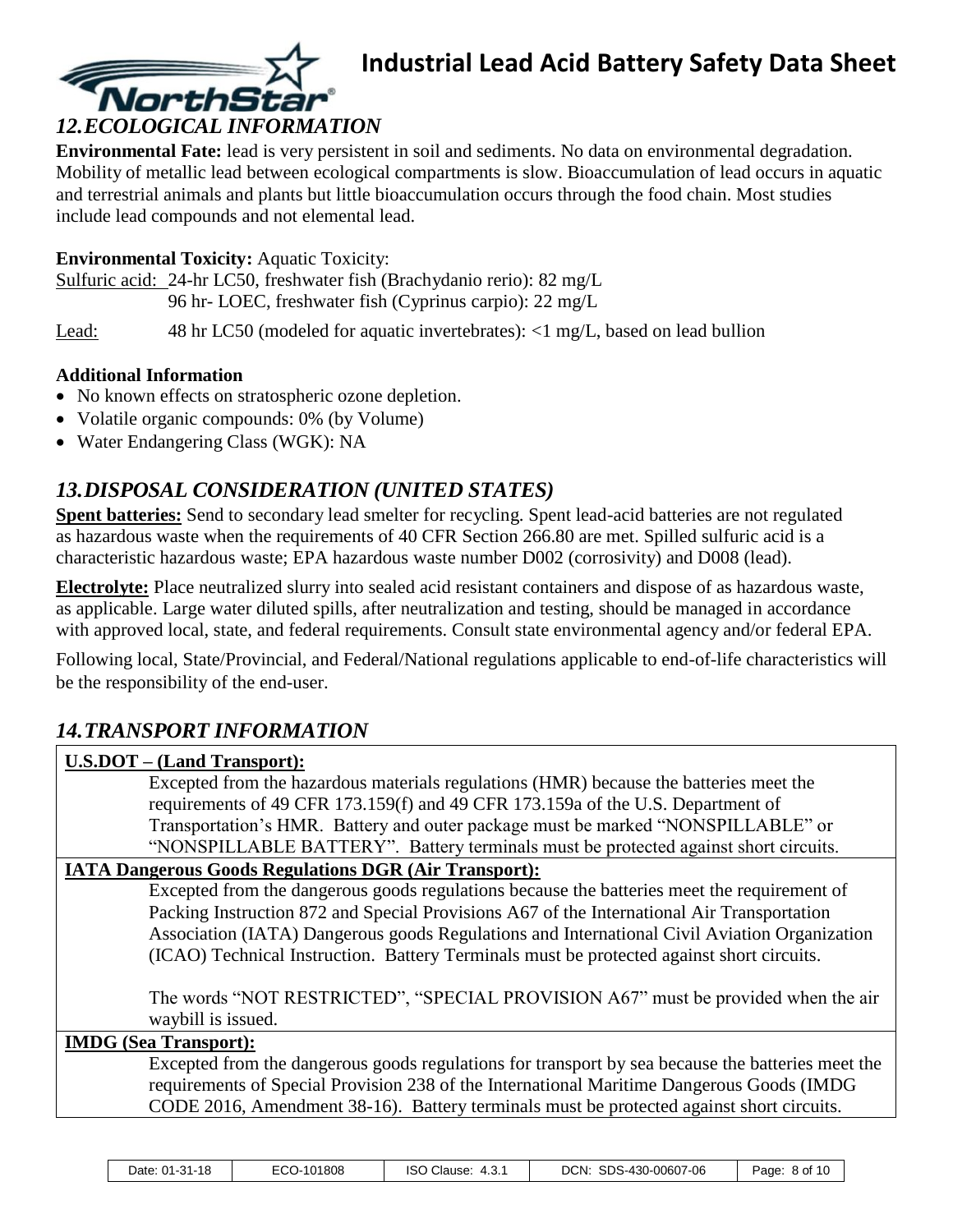

### *15.REGULATORY INFORMATION* **UNITED STATES: EPA SARA Title III:**

#### Section 302 EPCRA Extremely Hazardous Substances (EHS):

Sulfuric acid is a listed "Extremely Hazardous Substance" under EPCRA, with a Threshold Planning Quantity (TPQ) of 1,000 lbs. EPCRA Section 302 notification is required if 500 lbs or more of sulfuric acid is present at one site (40 CFR 370.10). For more information consult 40 CFR Part 355.

#### Section 304 CERCLA Hazardous Substances:

Reportable Quantity (RQ) for spilled 100% sulfuric acid under CERCLA (Superfund) and EPCRA (Emergency Planning and Community Right to Know Act) is 1,000 lbs. State and local reportable quantities for spilled sulfuric acid may vary.

#### Section 311/312 Hazard Categorization:

EPCRA Section 312 Tier Two reporting is required for non-automotive batteries if sulfuric acid is present in quantities of 500 lbs or more and/or if lead is present in quantities of 10,000 lbs or more. For more information consult 40 CFR 370.10 and 40 CFR 370.40

#### Section 313 EPCRA Toxic Substances:

40 CFR section 372.38 (b) states: If a toxic chemical is present in an article at a covered facility, a person is not required to consider the quantity of the toxic chemical present in such article when determining whether an applicable threshold has been met under § 372.25, § 372.27, or § 372.28 or determining the amount of release to be reported under § 372.30. This exemption applies whether the person received the article from another person or the person produced the article. However, this exemption applies only to the quantity of the toxic chemical present in the article.

#### Supplier Notification:

This product contains toxic chemicals that may be reportable under EPCRA Section 313 Toxic Chemical Release Inventory (Form R) requirements. For a manufacturing facility under SIC codes 20 through 39, the following information is provided to enable you to complete the required reports:

| <b>Toxic Chemical</b>        | <b>CAS</b> Number | Approximate % by Weight |
|------------------------------|-------------------|-------------------------|
| Lead                         | 7439-92-1         | 50                      |
| Sulfuric Acid/Water Solution | 7664-93-9         | 17                      |
| Lead Oxide                   | $1360 - 60 - 0$   | 20                      |
| Tin                          | 7440-31-5         | 0.2                     |

See 40 CFR Part 370 for more details.

### **TSCA:**

TSCA Section 8b – Inventory Status: All chemicals comprising this product are either exempt or listed on the TSCA Inventory.

TSCA Section 12b (40 CFR Part 707.60(b)) No notice of export will be required for articles, except PCB articles, unless the Agency so requires in the context of individual section 5, 6, or 7 actions.

TSCA Section 13 (40 CFR Part 707.20): No import certification required (EPA 305-B-99-001, June 1999, Introduction to the Chemical Import Requirements of the Toxic Substances Control Act, Section IV.A)

| $01-31-18$<br>Date: | <b>-00</b><br>J-101808<br>LUU- | iso<br>Clause:<br>. 4.د. | SDS-430-0<br>DCN:<br>$-00607 - 06$ | 9 of 10<br>Page: |
|---------------------|--------------------------------|--------------------------|------------------------------------|------------------|
|---------------------|--------------------------------|--------------------------|------------------------------------|------------------|